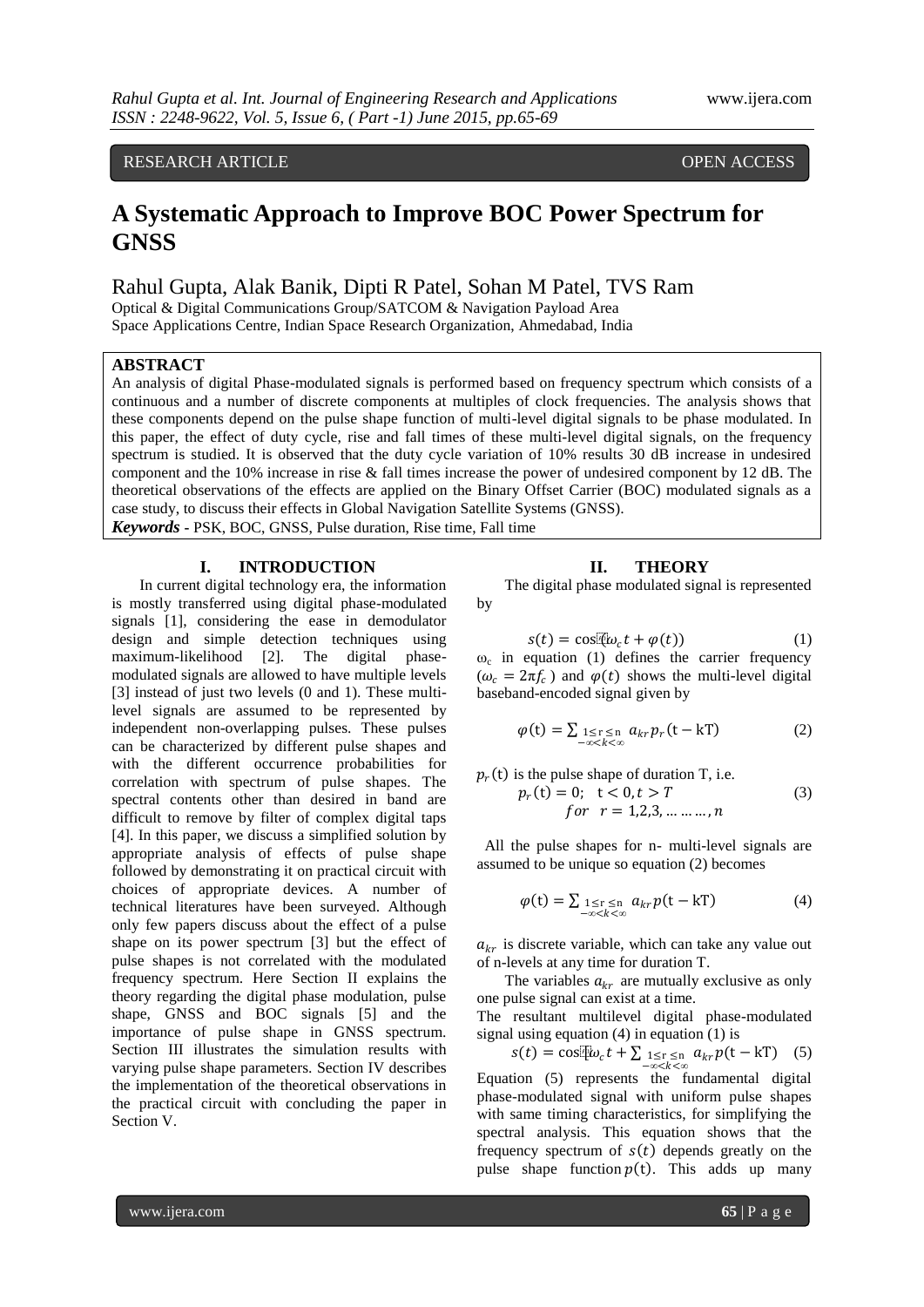discrete components in frequency spectrum at frequencies shifted from  $\omega_c$  by multiple of the timing frequency (1/T) i.e. at  $\left(f_c \pm \frac{k}{l}\right)$  $\frac{\pi}{T}$ ). Various factors of  $p(t)$  like

(i) pulse duration  $(t \le T)$ ;

(ii) rise time  $(t_r)$  and fall time  $(t_f)$ 

contribute to the unwanted components in frequency spectrum which are discussed in section III.

The Global Navigation Satellite Systems (GNSS) using space-based navigation technology are using state-of-the-art Binary Offset Carrier (BOC) modulation [5], [6] based on the spread spectrum [7]. This is an advanced modulation that better shares the available frequency band among all the required signals by increasing spectral separation. In this way, the BOC modulation conserves the spectrum. This sharing of frequency band with information at different positions shifted from carrier frequency [8] facilitates the interoperability and compatibility of different navigation systems like GPS, Galileo, IRNSS etc. Hence the unwanted components due to pulse shape or otherwise are not allowed to be transmitted from on-board satellite and are necessary to avoid in modulated signal.

In this perspective, we carry theoretical analysis by simulations of pulse shape effects on to BOC modulation. It is observed that the duty cycle variation of 10% results 30 dB rises in undesired component and with the rise & fall time increase from 1% to 5% of pulse duration T, the power of undesired components increases by 7 dB.

## **III. SIMULATION**

The multilevel digital modulated signal in equation (5) is used, with the uniform pulse signals having maximum duration (i.e. T) and zero rise-fall times, to simulate the ideal situation. Assuming equal probability of each level, the Fourier transform of equation (5) relative to positive frequencies is given by

$$
S_r(\omega) = \frac{T}{2} e^{j \varphi_r} e^{\frac{j(\omega_c - \omega)T}{2} \left[ \frac{\sin\left(\frac{(\omega_c - \omega)T}{2}\right)}{\frac{(\omega_c - \omega)T}{2} \right]^2}
$$
(6)

where  $\varphi_r$  is the phase deviation of  $r^{\text{th}}$  level out of npulses, those can be either positive or negative.

Therefore, the power spectrum of a multi-level (equidistant and equi-probable) phase modulated signal comes as

$$
P(\omega) = \frac{T}{4} \left[ \frac{\sin\left(\frac{(\omega_c - \omega)T}{2}\right)}{\frac{(\omega_c - \omega)T}{2}} \right]^2 \tag{7}
$$

In view of its importance in GNSS signals, the BOC (5, 2) modulation technique is chosen for the further analysis. This modulation technique of BOC (5, 2) uses a subcarrier of 5.115 MHz for a spreaded signal of data rate 2.046 Mbps [9]. Both are multiplied to generate a BOC (5, 2) modulated

baseband multi-level digital signal at data rate of 10.23 Mbps  $(=1/T)$  as shown in Fig 1.



Fig.1. BOC (5, 2) Modulated Baseband Multi-Level Digital Signal

As the equation (6) represents the pulse frequency response, the power spectrum for BOC (5, 2) modulated signal at carrier frequency  $(\omega_c)$  of 102.3 MHz is shown in Fig 2 based on equation (7). This power spectrum clearly indicates that in case of 50% duty cycle and zero rise-fall time, there appears no discrete or continuous component at frequency  $(\omega_c \pm \frac{1}{r})^*$ . Further analysis would consider only the  $\begin{pmatrix} -c & -r \\ \text{first component} & \text{(k=1)}, \end{pmatrix}$  assuming that other components are out of the signal band and hence filtered out before transmission.

The effects of pulse shape parameters on the signal power spectrum are studied in the subsequent subsections.



Fig.2. Power Spectrum at  $\omega_c$  of 102.3 MHz for BOC (5, 2) Modulated Signal with Pulse Duration T and Zero Rise & Fall Times

\*Hereafter  $\omega_c$  is taken as frequency (Hz), but in standard it has unit of rad/sec.

## *A. DUTY CYCLE*

Duty cycle of the used clock of 5.115 MHz is another way to represent the pulse width  $(\tau \leq T)$ of  $p(t)$ , where the pulse period is T.



Fig.3. Pulse of Width  $\tau \leq T$  used to Represent Multi-Level Digital Baseband Signal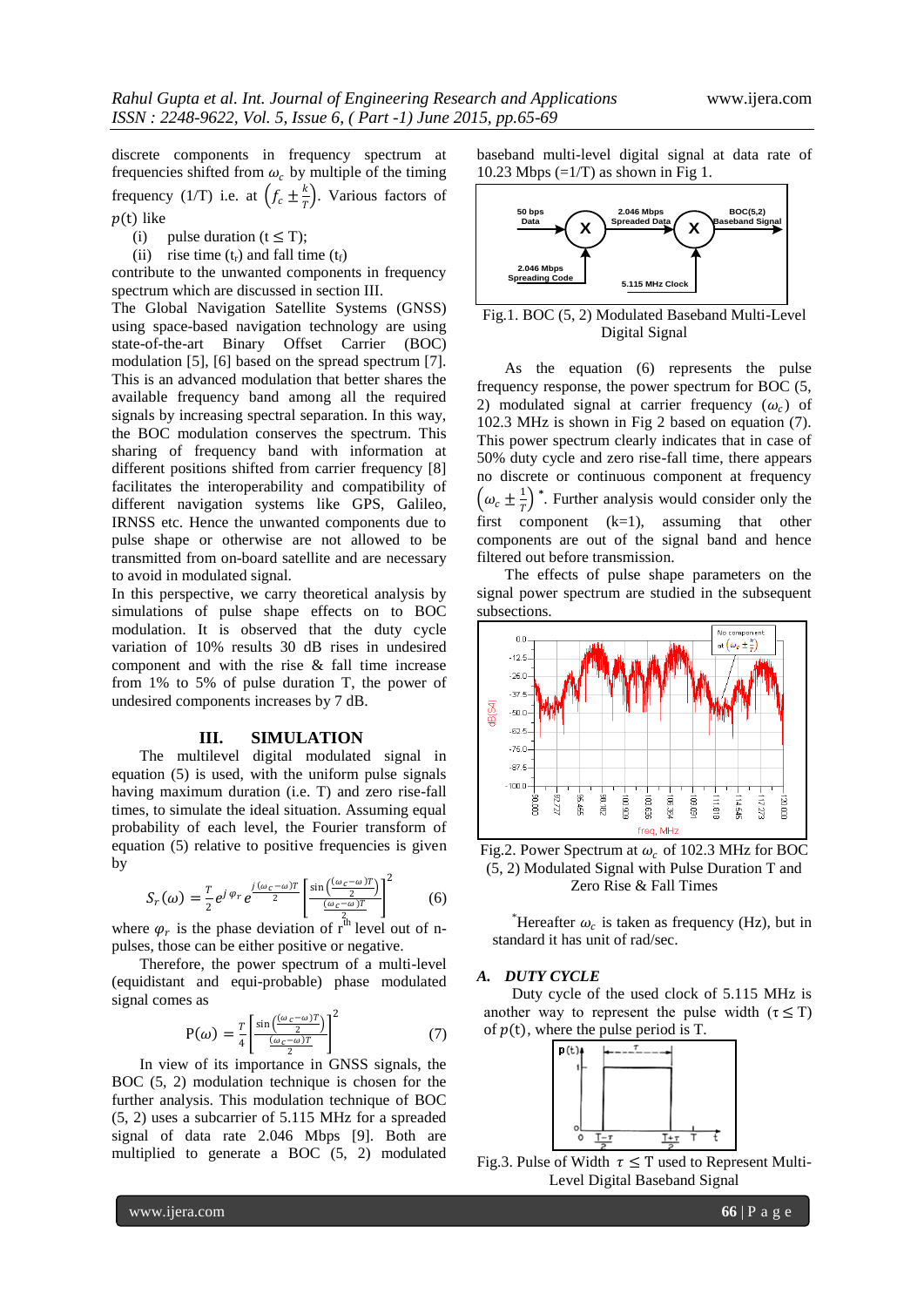Here in BOC (5, 2) modulated signal the multilevel digital baseband signals  $\varphi(t)$  are represented by the pulses  $p(t)$  of period T (=1/10.23 µsec) as shown in Fig 3. When the clock has a duty cycle other than 50%, a continuous frequency pattern appears at frequencies shifted from  $\omega_c$  with multiples of  $\frac{1}{T}$ . Fig.  $\frac{1}{5}$  shows the power spectrum of BOC  $(5, 2)$ modulated signal with clock of 48% duty cycle, which states clearly that the undesired continuous component has increased by 18 dB, compared to that of Fig. 4 with 50% duty cycle.

Here considering zero rise and fall times, the plot for integrated power of undesired continuous component of 2.046 MHz band centered at  $(\omega_c \pm \frac{1}{T})$  $\frac{1}{T}$ with variation in duty cycle around 50% is shown in Fig. 6.



Fig.4. Power Spectrum at  $\omega_c$  of 102.3 MHz for BOC(5, 2) Modulated Signal with Clock Duty Cycle 50% ( $\tau = T$ ) and Zero Rise & Fall Times



Fig.5. Power Spectrum at  $\omega_c$  of 102.3 MHz for BOC (5, 2) Modulated Signal with Clock Duty Cycle 48%  $(\tau < T)$  and Zero Rise & Fall Times

This quantifies that as duration of multi-level digital modulated pulses varies from 50% to 50±10%, the continuous spectrum component at frequency  $(\omega_c \pm \frac{1}{r})$  $\frac{1}{T}$ ) increases by 30 dB. The severity of this continuous spectral band can create noise for other omnipresent GNSS signals.



Fig.6. Power of undesired band centered at  $f_c \pm$ 17, with  $\omega c$  of 102.3 MHz for BOC (5, 2), varying with Clock Duty Cycle ( $\tau \leq T$ ) at Zero Rise & Fall Times

#### *B. RISE & FALL TIMES*

Finite rise & fall times  $(t_r \& t_f)$  in the baseband multi-level digital modulated pulses, shown in Fig. 7, contribute to the discrete frequency components at frequencies ( $\omega_c \pm \frac{k}{T}$  $\frac{1}{T}$ ).



Fig.7. Pulse of width  $T$  and finite rise & fall times  $(s < T)$  used to represent multi-level digital baseband signal

The localized power spectrum at f *i.e.*  $(\omega_c \pm \frac{k}{7})$  $\frac{n}{T}$ decreases as  $\left(\frac{1}{\cdots}\right)$  $\frac{1}{\omega^4}$ ) as  $\omega$  tends to infinite [3]. The simulation results of BOC (5, 2) modulated signal spectrum with pulses  $p(t)$  of period T (=1/10.23) usec) and finite  $t_r \& t_f$  of 3 nsec, is shown in Fig. 8.



Fig.8. Power Spectrum at  $\omega_c$  of 102.3 MHz for BOC(5, 2) Modulated Signal with Clock Duty Cycle 50%  $(\tau = T)$  and 3 nsec Rise & Fall Times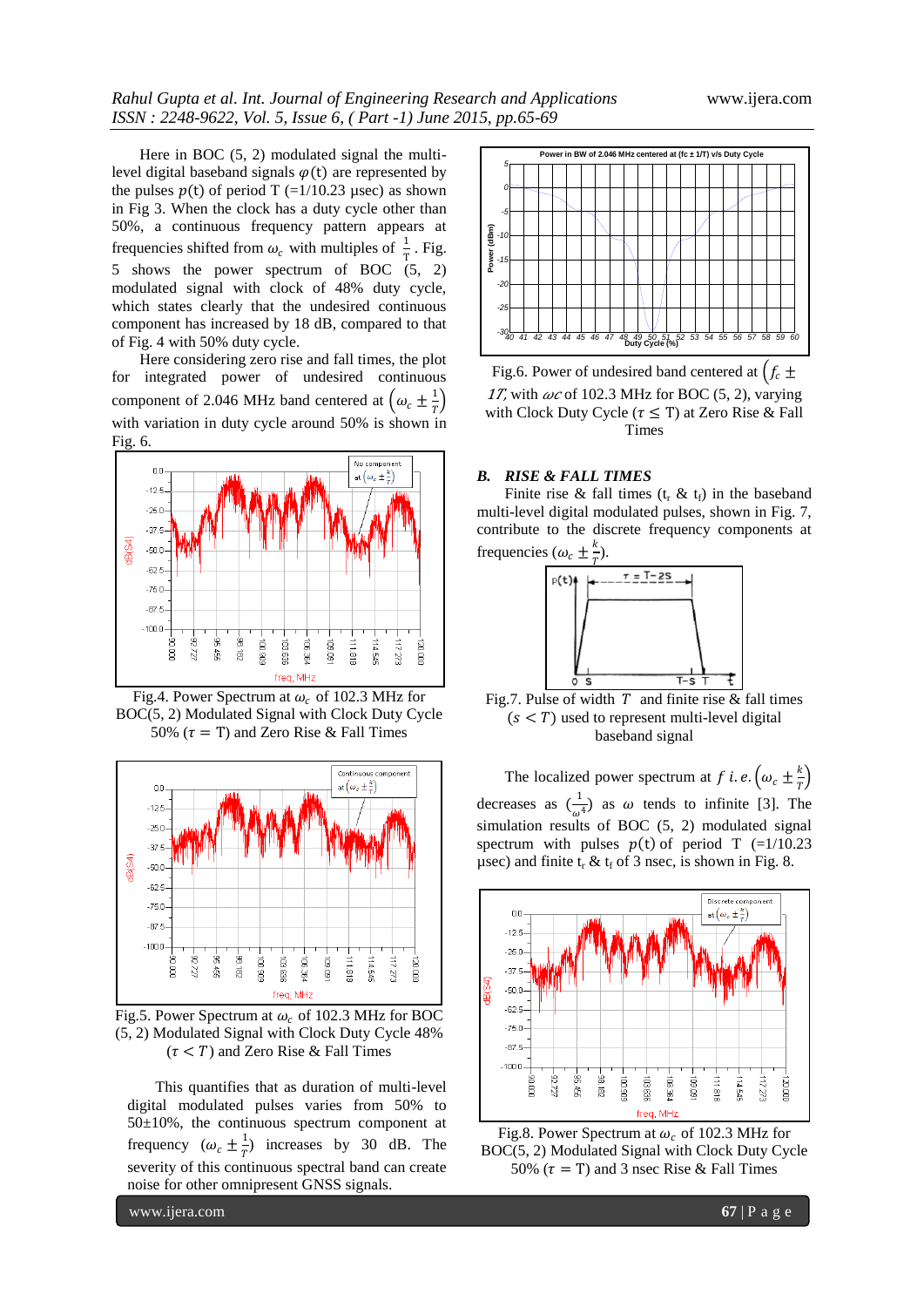The appearance of discrete component at  $\left(\omega_c \pm \frac{1}{T}\right)$  in spectrum of Fig.8 is visible, increased by  $20 \text{ dB}$  compared to that of Fig. 2, but the integrated power in the undesired band around  $(\omega_c \pm \frac{1}{T})$  $\frac{1}{T}$ increases by 6 dB only. Hence a signal spectrum with undesired discrete components is more vulnerable than the undesired continuous (spreaded) component to affect other GNSS signals.



Fig.9. Power of undesired discrete component at  $(\omega_c \pm \frac{1}{T})$  $(\frac{1}{T})$ , with  $\omega_c$  of 102.3 MHz for BOC (5, 2), varying with Rise & Fall Times at 50% Clock Duty Cycle ( $\tau \leq T$ )

Considering the 50% duty cycle, the plot of variation of the integrated power in the undesired band around  $(\omega_c \pm \frac{1}{r})$  $\frac{1}{T}$ ) is shown in Fig. 9 which indicates this power increase by 12 dB for  $t_r$  &  $t_f$  as 10% of T. Here it increases by around 7 dB when  $t_r$  &  $t_f$  are increased from 0 to 4 nsec.

## *C. COMBINED EFFECT*

The combined effect of pulse width and rise & fall times is also studied here and the result, with duty cycle of 45% and rise-fall time of 3 nsec, is shown in Fig. 10. It indicates the increase in both the undesired





The power of undesired component v/s duty cycle with different rise and fall times is shown in Fig 11. It highlights the importance of rise-fall time at duty cycle near to ideal i.e. 50%. But as the duty cycle deviates more from the ideal condition, the deviation in undesired power component due to risefall time, becomes continuously negligible.



Fig.11. Power of undesired band centered at  $(\omega_c \pm$ 17, with  $\omega c$  of 102.3 MHz for BOC (5, 2), v/s Clock Duty Cycle ( $\tau \leq T$ ) at different Rise & Fall Times

## **IV. IMPLEMENTATION AND RESULTS**

A BOC (5, 2) modulator hardware as per Fig. 1 has been developed and tested with devices of different timing parameters.

In hardware, the signal pulses are latched before carrier signal multiplication which brings the pulse width i.e. duty cycle of multilevel digital signals towards ideal, therefore the effect of duty cycle doesn"t reflect in the implementation results. But the rise and fall time parameters for each used device are defined so the rise and fall time of multilevel digital pulses is the only factor to degrade the spectrum in real hardware.



Fig.12. Power Spectrum at  $\omega_c$  of 102.3 MHz for BOC (5, 2) Modulated Signal Designed with 74LS TTL Devices

(a) The BOC (5, 2) modulator was designed using the available slow speed 74 series TTL ICs of 'LS' class. The modulated power spectrum is shown in Fig. 12 and it clearly indicates that due